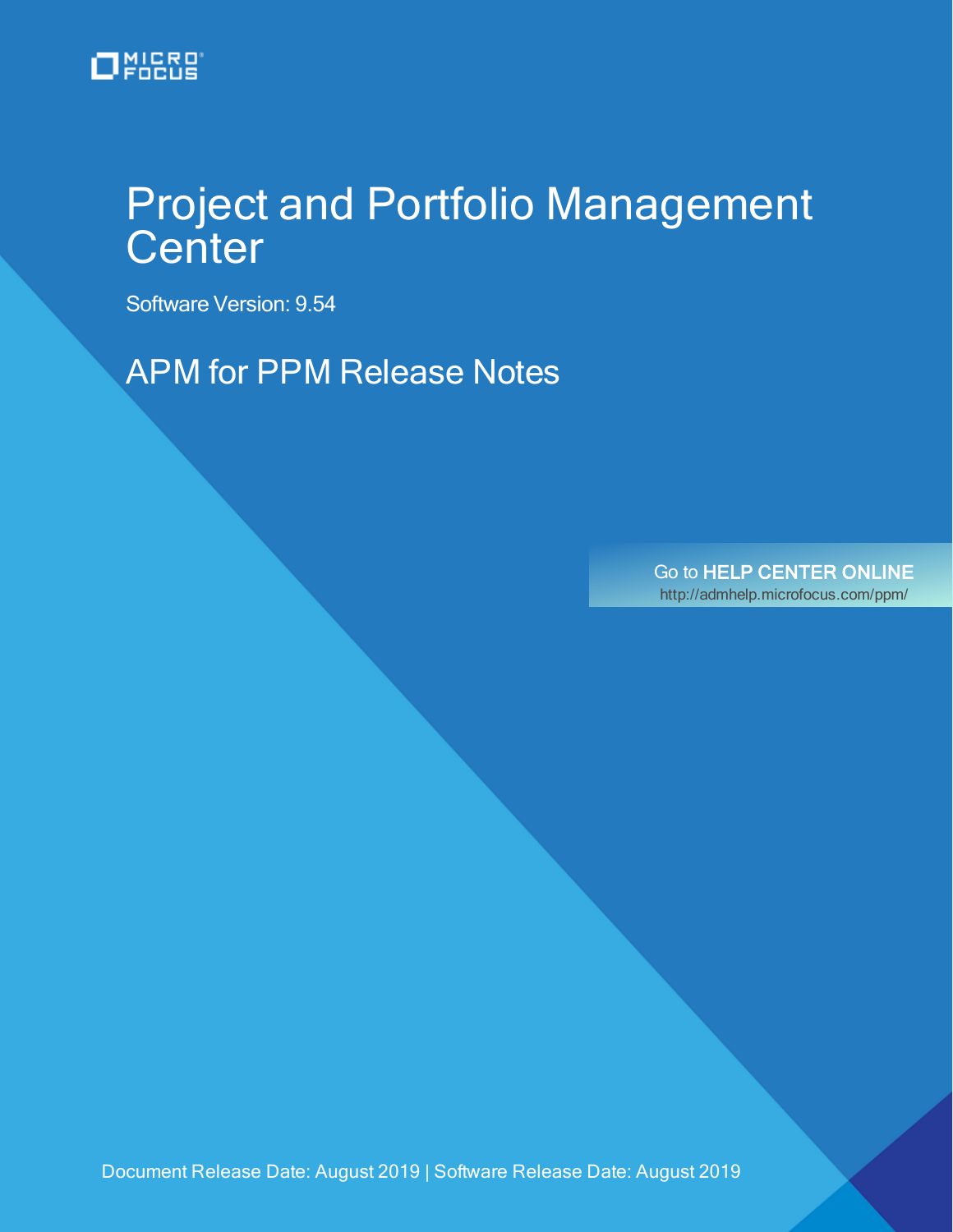#### Legal Notices

#### **Disclaimer**

Certain versions of software and/or documents ("Material") accessible here may contain branding from Hewlett-Packard Company (now HP Inc.) and Hewlett Packard Enterprise Company. As of September 1, 2017, the Material is now offered by Micro Focus, a separately owned and operated company. Any reference to the HP and Hewlett Packard Enterprise/HPE marks is historical in nature, and the HP and Hewlett Packard Enterprise/HPE marks are the property of their respective owners.

#### **Warranty**

The only warranties for products and services of Micro Focus and its affiliates and licensors ("Micro Focus") are set forth in the express warranty statements accompanying such products and services. Nothing herein should be construed as constituting an additional warranty. Micro Focus shall not be liable for technical or editorial errors or omissions contained herein. The information contained herein is subject to change without notice.

#### Restricted Rights Legend

Contains Confidential Information. Except as specifically indicated otherwise, a valid license is required for possession, use or copying. Consistent with FAR 12.211 and 12.212, Commercial Computer Software, Computer Software Documentation, and Technical Data for Commercial Items are licensed to the U.S. Government under vendor's standard commercial license.

#### Copyright Notice

© Copyright 1997-2019 Micro Focus or one of its affiliates.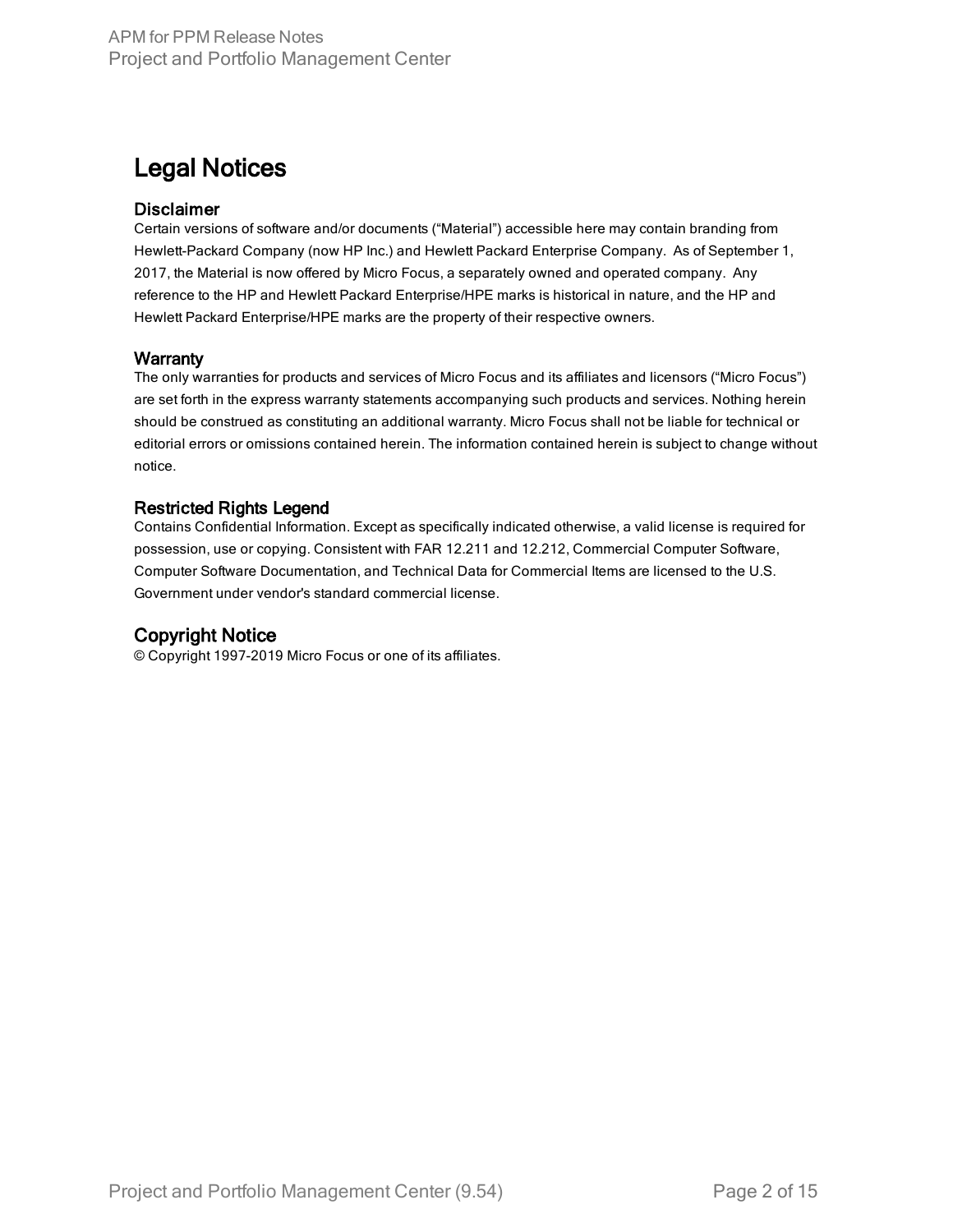# **Contents**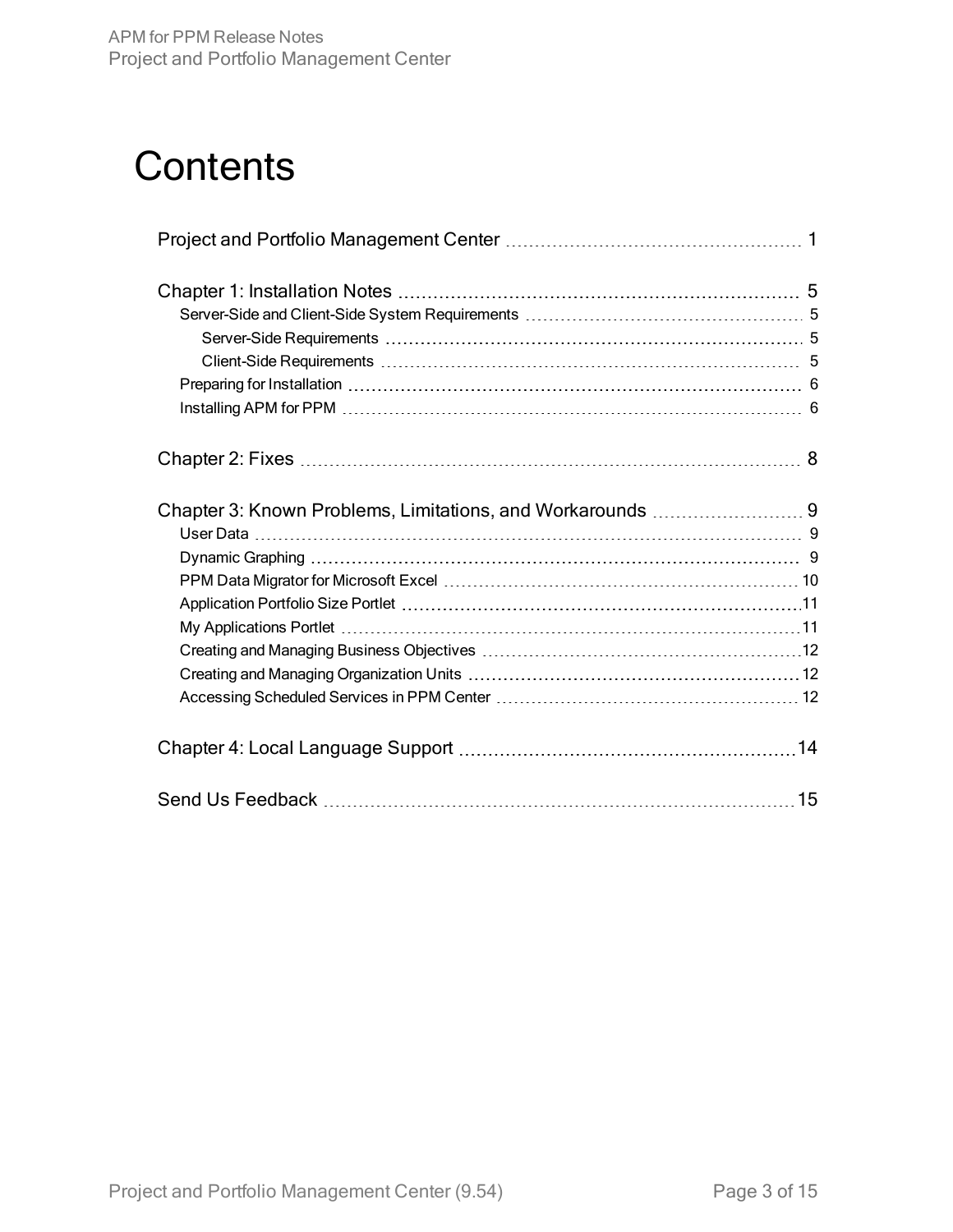APM for PPM Release Notes Project and Portfolio Management Center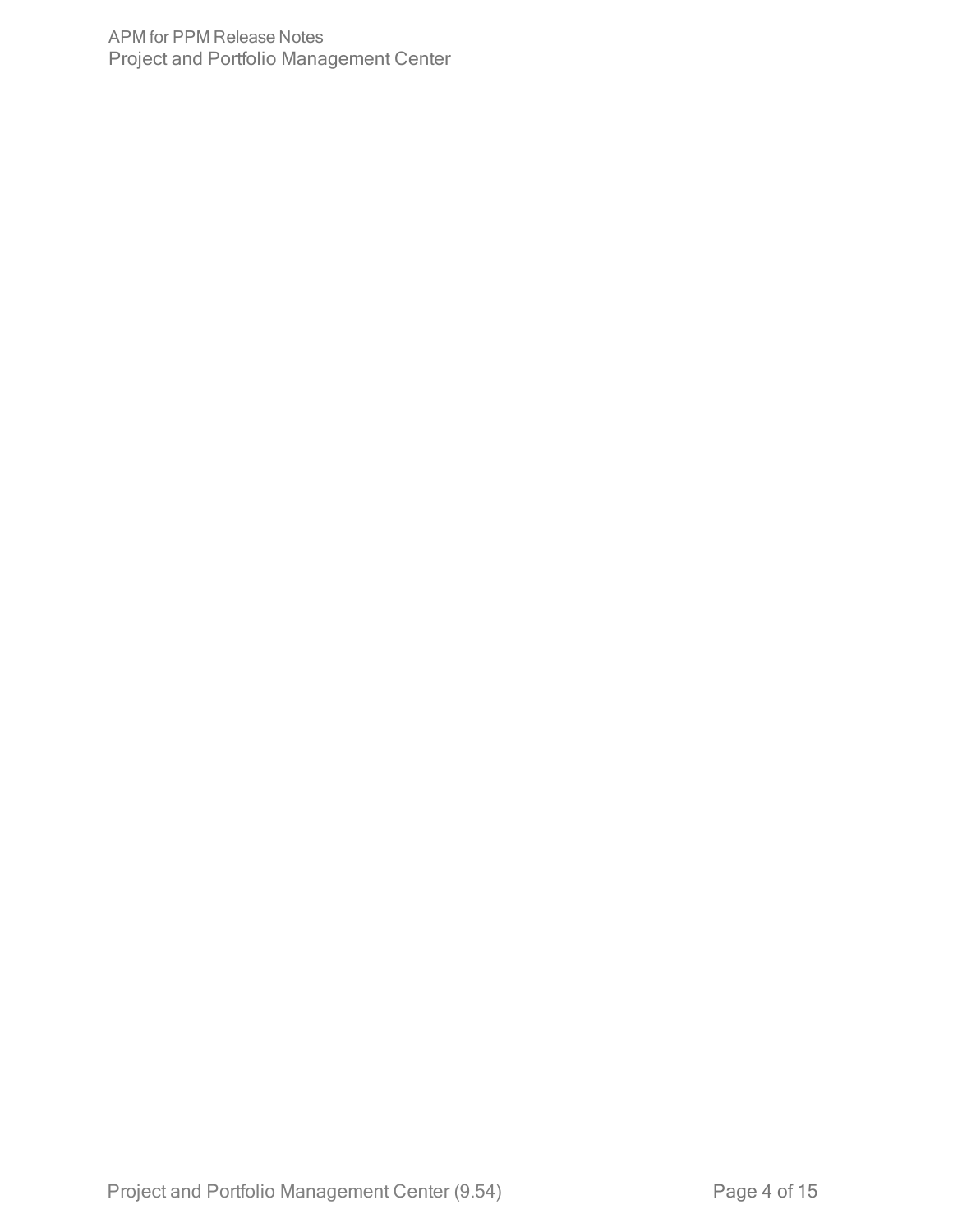# <span id="page-4-0"></span>Chapter 1: Installation Notes

<span id="page-4-1"></span>This section describes the system requirements that must be met before installing APM and how to install APM.

### Server-Side and Client-Side System Requirements

Before you install APM, make sure that your system meets the minimum requirements.

#### <span id="page-4-2"></span>Server-Side Requirements

APM for PPM requires the following server-side components:

• PPM Center version 9.53

Note: APM server-side requirements are the same as the server-side requirements for PPM Center version 9.53.

For information about PPM Center server-side requirements, see the System Requirements and Compatibility Matrix for PPM Center.

For information on how to install PPM Center 9.53, see the Release Notes for PPM 9.53.

### <span id="page-4-3"></span>Client-Side Requirements

Client-side products and environments for APM and PPM Center 9.53 are the same except for the following components required by APM.

The following components are required for the PPM Data Migrator for Microsoft Excel (Data Migrator):

- Microsoft Office Excel 2007 SP2 or 2010
- Microsoft .NET Framework 4 or .NET Framework 4 Client Profile
- Visual Studio 2010 Tools for Office Runtime
- 2007 or 2010 Microsoft Office Primary Interop Assemblies
- Microsoft Visual Basic Power Packs 10.0

The following component is required for dynamic graphing:

• Microsoft Silverlight add-on for Microsoft Internet Explorer or Silverlight Plug-In for Mozilla Firefox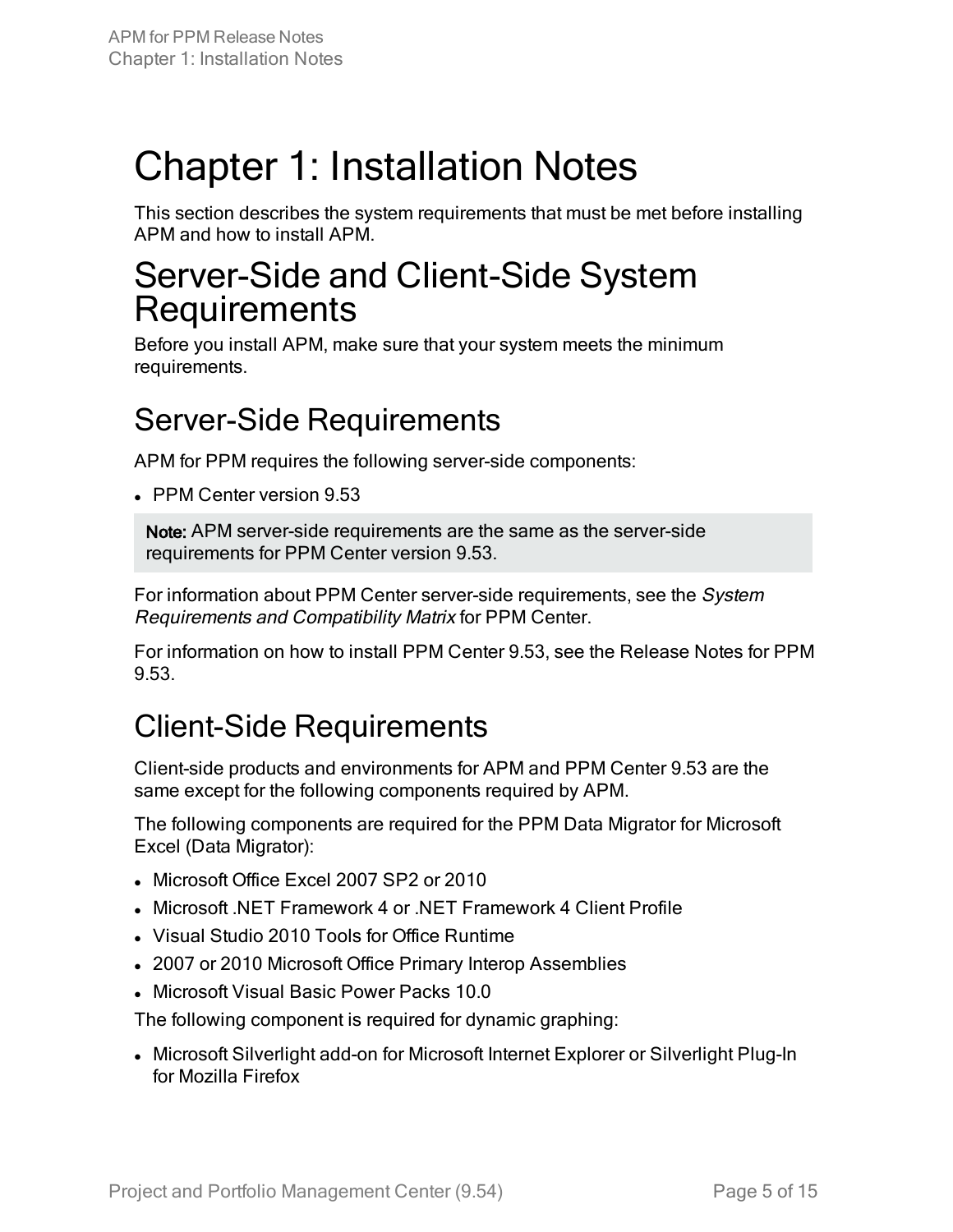Note: If you attempt to run the Data Migrator or dynamic graphing without installing the required components, you will be prompted to install these components.

<span id="page-5-0"></span>For information about PPM Center client-side requirements, see the System Requirements and Compatibility Matrix for PPM Center.

### Preparing for Installation

To prepare for installation of APM:

- 1. Obtain the APM software.
- 2. Collect the following information, which you will need to supply during the installation procedure:
	- PPM Center administrator user name
	- PPM Center administrator password
	- PPM Center database schema password
	- PPM Center database TNS name
- 3. Verify that system requirements have been met. Se[e"Server-Side](#page-4-1) and Client-Side System [Requirements"](#page-4-1) on the previous page.
- <span id="page-5-1"></span>4. Verify that you are not using user data fields in the Request Type User Data. See "User Data" on [page 9](#page-8-1) for more information.

## Installing APM for PPM

APM menus are merged into PPM since PPM 9.52. To use APM for PPM, you should set the parameter APM\_ENABLED to true and then deploy the APM bundle.

Note: If you upgrade APM from 9.52 or 9.53 to 9.54, you do not need to deploy APM 9.53 bundle.

If you upgrade APM from versions earlier than 9.52 or you have not deployed APM before, follow the instructions below to complete the deployment.

- 1. Set the parameter APM\_ENABLED to true.
- 2. Back up the database and file system for the PPM Server.
- 3. Verify that the PPM Server is running.
- 4. Copy the file ppm-954-APM.jar to the <PPM\_Home> directory. This is the directory where your PPM Center instance is installed.

In cluster environments, copy the file to the  $\leq$ PPM\_Home> directory on the primary server, and then run the deploy command. You do not need to deploy APM on other servers.

5. Change to the <PPM\_Home>/bin directory.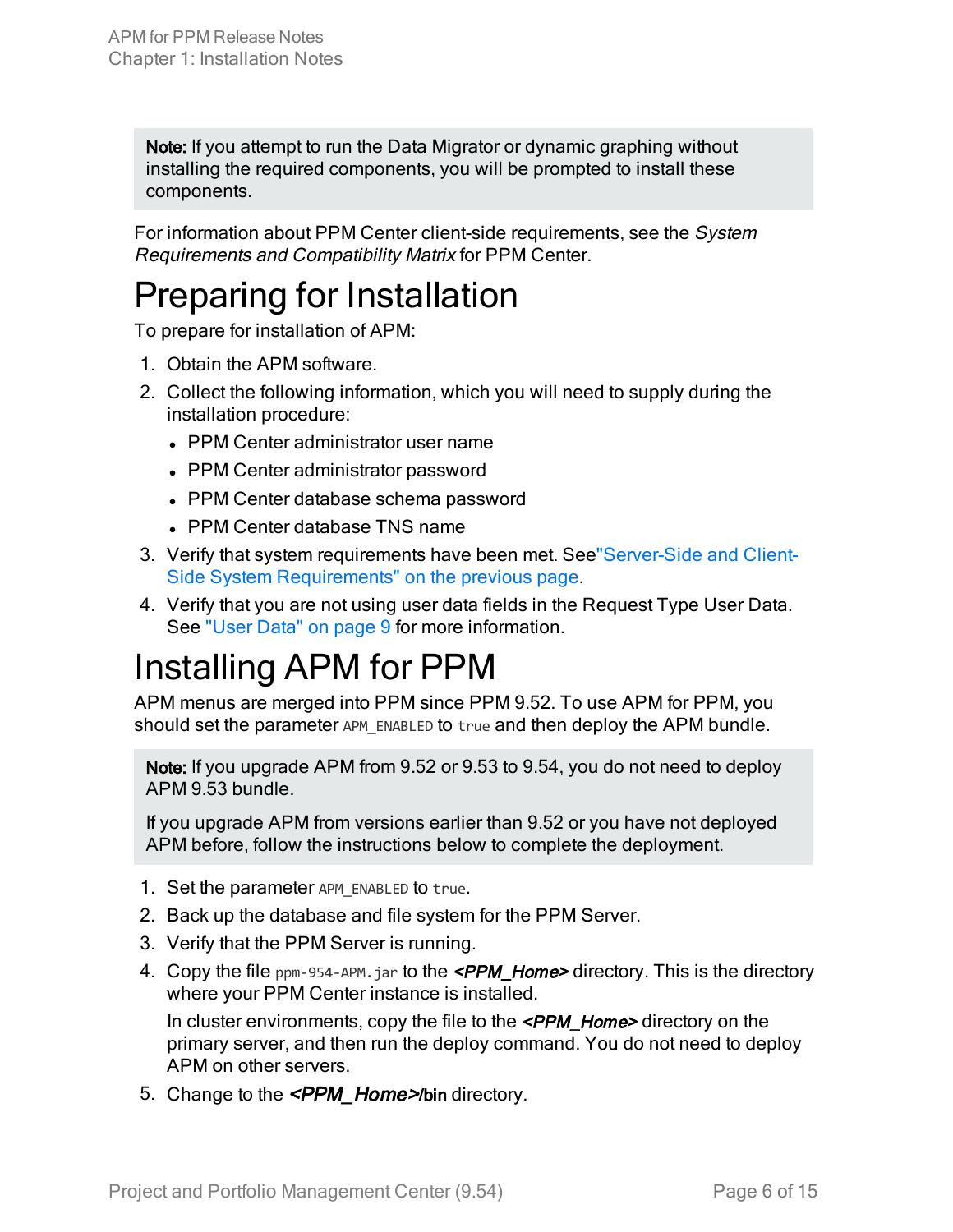- 6. Start the installation by typing the following command:
	- sh ./kDeploy.sh -i APM
- 7. Follow the on-screen instructions to complete the installation.
- 8. Stop the PPM Server.
- 9. Run kUpdateHtml.sh.
- 10. Compile the JSP files using the following command:
	- sh ./kJSPCompiler.sh
- 11. (Optional) Delete PPM Center's cache in the following directories:

```
<PPM_Home>/server/<PPM_Server_Name>/tmp
```
<PPM\_Home>/server/<PPM\_Server\_Name>/work

- 12. Add the parameter APM\_ENABLED=true in the server.conf file.
- 13. Start the PPM Server.
- 14. Verify the installation. Type:

sh ./kDeploy.sh -l

where the last character in the command is the lowercase letter "l."

The name APM should appear in the list of installed modules. For example, you should see the following entry:

| Deployment | Version | <b>Deployed</b>                              | <b>Description</b>                  |
|------------|---------|----------------------------------------------|-------------------------------------|
| <b>APM</b> |         | $\le$ version> $\le$ $\le$ date and<br>time> | Application Portfolio<br>Management |

If you are running PPM Center in a clustered environment, repeat the installation procedure for each PPM Server.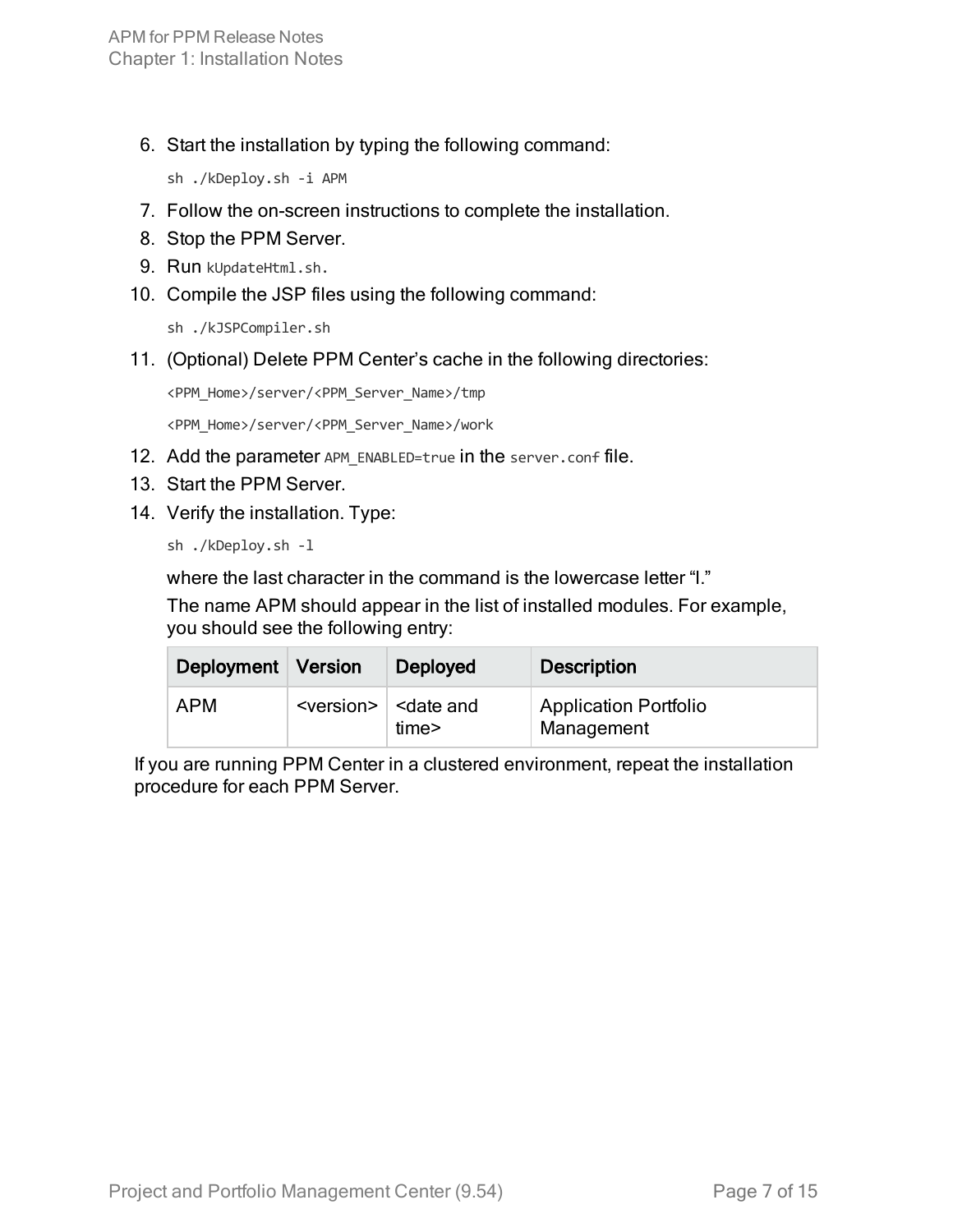APM for PPM Release Notes Chapter 2: Fixes

# <span id="page-7-0"></span>Chapter 2: Fixes

APM for PPM 9.54 does not include any fix.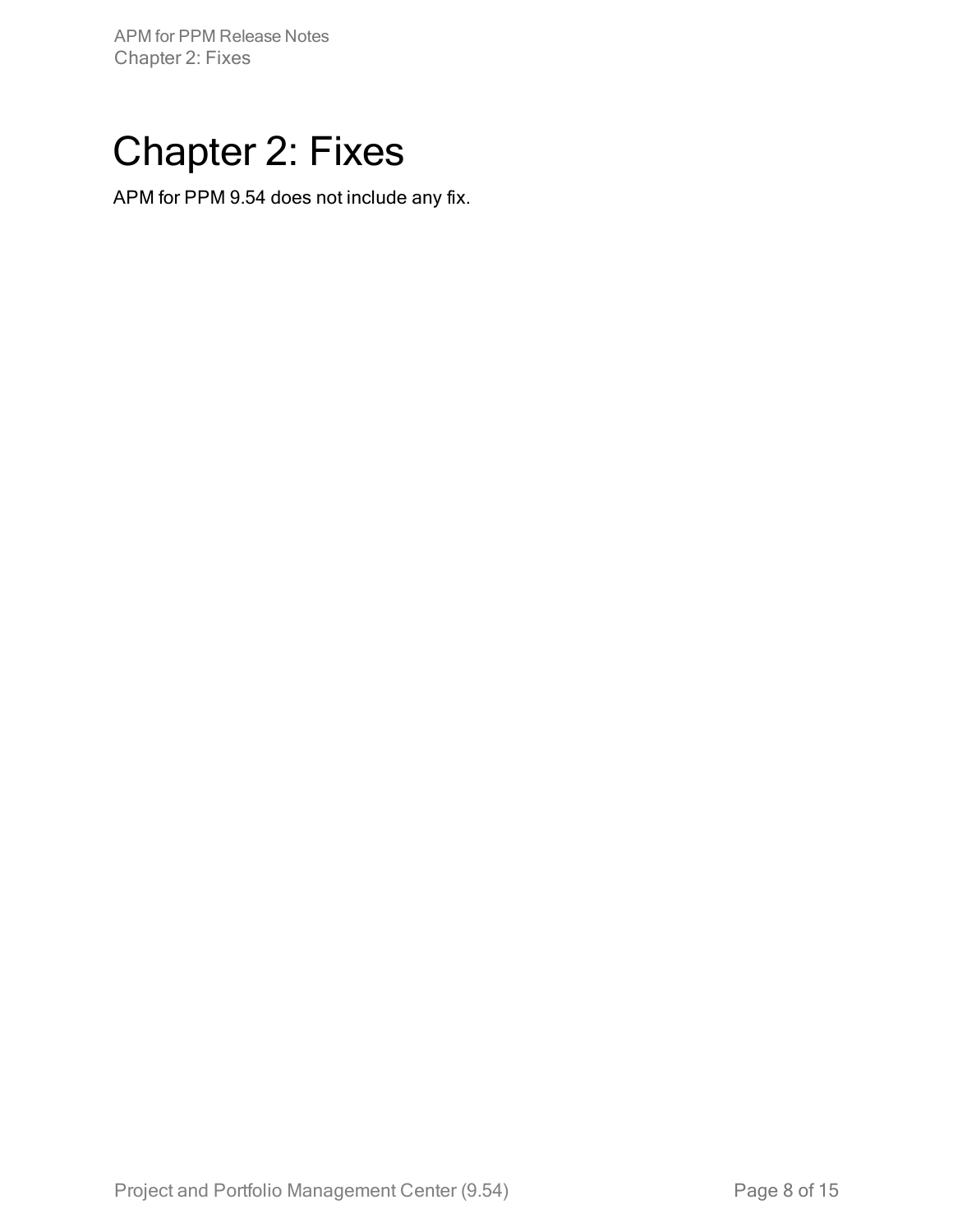## <span id="page-8-0"></span>Chapter 3: Known Problems, Limitations, and Workarounds

The following problems and limitations are known to exist in APM for PPM 9.54 (or other software, as indicated). The problems are categorized by the affected product area. If a problem has an assigned internal tracking number, that tracking number is provided (in parentheses) at the end of the problem description.

## <span id="page-8-1"></span>User Data

Problem: When APM is installed, two user data fields are added to the Request Type User Data to help distinguish APM entities from PPM Center request types. The User Data Columns used are USER\_DATA19 and USER\_DATA20.

User data fields for the Request Type User Data are affected as follows:

- If you are using User Data Columns USER\_DATA1 USER\_DATA18, these fields are removed from the request type (however, the data is not lost).
- If you are using User Data Columns USER\_DATA19 or USER\_DATA20, these fields are overwritten and any data stored in these fields is lost.

Workaround: Before installing APM, verify that you are not using user data fields for the Request Type User Data. If you are using user data fields for the Request Type User Data, do the following:

- 1. If you are using User Data Columns USER\_DATA19 or USER\_DATA20, reconfigure them to use different User Data Columns so that your data is preserved.
- 2. After installing APM, reconfigure User Data Columns USER\_DATA1 USER\_ DATA18.

## <span id="page-8-2"></span>Dynamic Graphing

Limitation: In dynamic graphing, when viewing dependencies of more than 2,000 applications, the following error message displays:

Exception of type 'System.OutOfMemoryException' was thrown.

(QCCR1L42231)

Workaround: Load a subset of the applications such that there are less than 2,000 applications displayed in dynamic graphing before trying to view upstream/downstream or direct dependencies.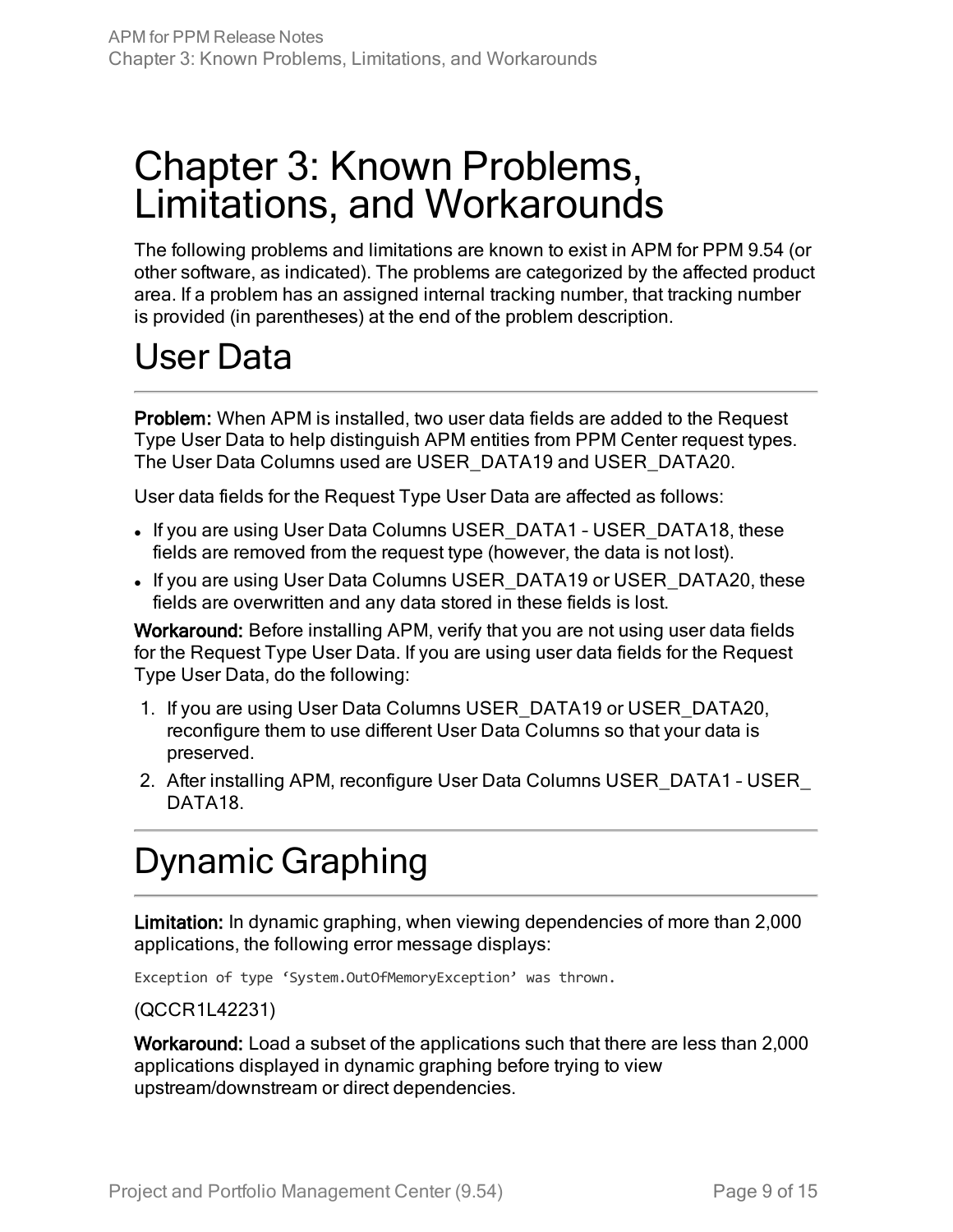### <span id="page-9-0"></span>PPM Data Migrator for Microsoft Excel

Problem: During the installation of the PPM Data Migrator for Microsoft Excel (Data Migrator), the following message displays:

Publisher cannot be verified.

#### (QCCR1L41307)

Workaround: This message can be safely ignored. Click Install to continue installing the Data Migrator.

Problem: When creating an entity with only an identifier in the import spreadsheet, the PPM Data Migrator for Microsoft Excel (Data Migrator) logs a message that the entity was not created. However, the entity is actually created. (QCCR1L42225)

Workaround: Verify the existence of the entity before fixing or recreating it. If the entity has been created, it has a request ID assigned to it. Use this request ID to update the entity.

Problem: For multi-value fields in the import spreadsheet, spaces after the delimiter are considered part of the next value. For example, if the values CAISO; SOX are entered in the spreadsheet, the PPM Data Migrator for Microsoft Excel (Data Migrator) considers the second value as SOX (contains a leading space). (QCCR1L42307)

Workaround: Do one of the following:

- In the import spreadsheet, eliminate spaces after the delimiter in multi-value fields. For example, CAISO; SOX.
- From the Data Migrator, change the delimiter to include the trailing space.

Problem: If you create multiple entities using the same identifier and are using multiple threads, multiple entities with the same identifier are created in PPM Center. (QCCR1L42560)

#### Workaround: Do the following:

- Verify that the identifiers you are using are unique.
- Use a single thread when creating entities.

If you create multiple entities with the same identifier, if possible, delete the duplicate entities.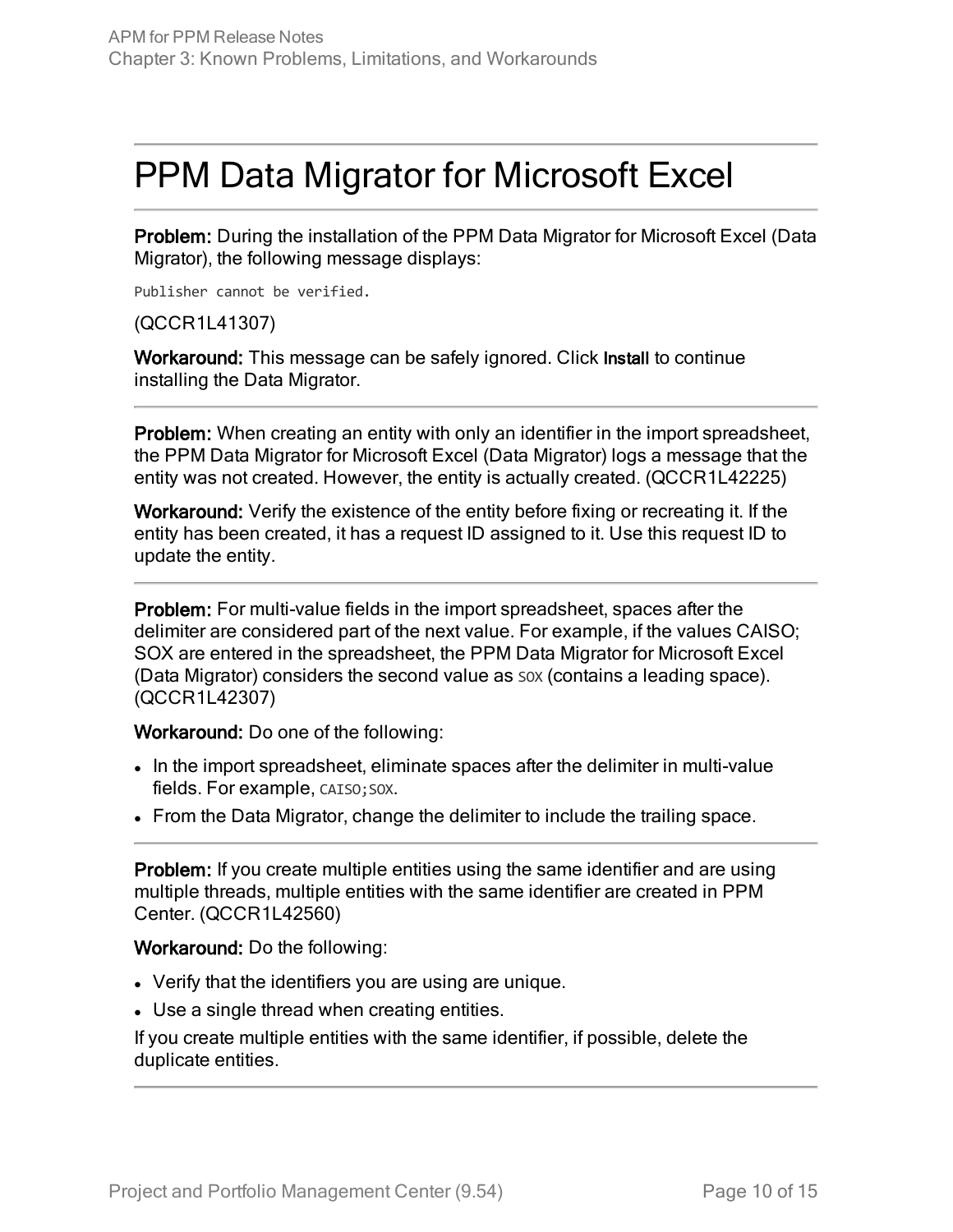## <span id="page-10-0"></span>Application Portfolio Size Portlet

Problem: The following error message displays in the Application Portfolio Size portlet:

This shared portlet cannot be displayed because one or more required preferences are missing. Please contact your dashboard administrator.

#### (QCCR1L42235)

Workaround: The fiscal calendar for PPM Center is not configured for the time period specified in the portlet (that is, the time period falls outside of the configured fiscal calendar). Update the Period Start and Period Finish dates of the portlet to fall within the dates configured for the fiscal calendar.

## <span id="page-10-1"></span>My Applications Portlet

Problem: The following error message (only the first portion is shown here) displays in the My Applications portlet:

Cannot load this portlet's data because of a misconfigured SOL query. (KNTA-10836) Please contact your administrator with the following information: ...

Workaround: The data source for the My Applications portlet should be updated:

- 1. Open the PPM Workbench.
- 2. On the shortcut bar, click Dashboard > Data Source.
- 3. Click List.
- 4. Double click APM User My Applications to open it.
- 5. Locate the statement NV(TBL2.PARAMETER9) = '[SYS.USER\_ID]' and change it to NVL (TBL2.PARAMETER9, '0') = '[SYS.USER\_ID]'.
- 6. Click Save.

Problem: Applications for which the user is the ITO Contact do not appear in that user's My Applications portlet.

Workaround: The data source for the My Applications portlet should be updated:

- 1. Open the PPM Workbench.
- 2. On the shortcut bar, click Dashboard > Data Source.
- 3. Click List.
- 4. Double click APM User My Applications to open it.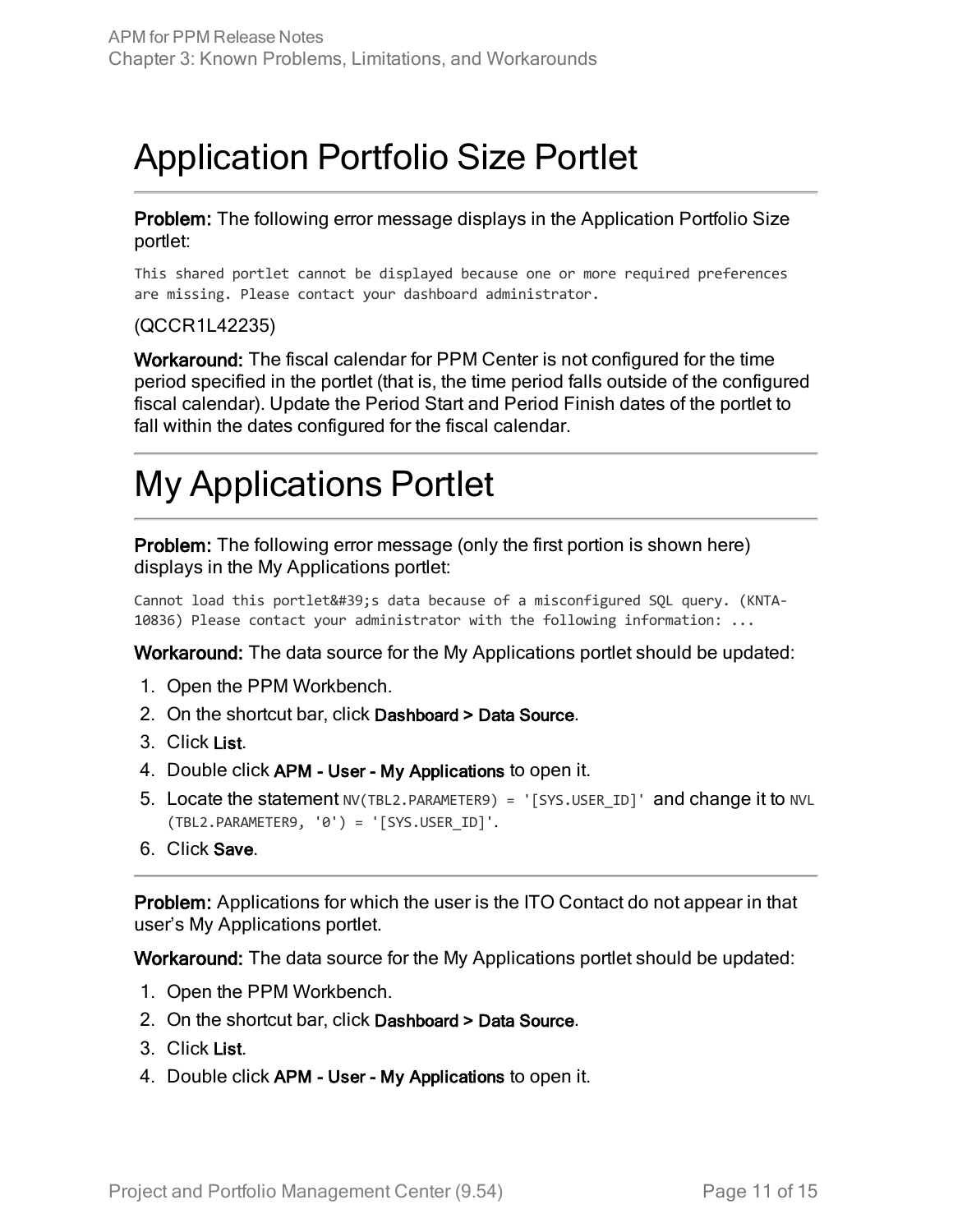- 5. Locate the statement NV(TBL2.PARAMETER9) = '[SYS.USER\_ID]' and change it to NVL(TBL2.PARAMETER9, '0') = '[SYS.USER\_ID]'.
- <span id="page-11-0"></span>6. Click Save.

### Creating and Managing Business **Objectives**

Problem: As an APM analyst or administrator, you cannot create or manage business objectives. (QCCR1L42407)

Workaround: In order to create and manage business objectives, you must have the Portfolio Mgmt: Edit All Portfolios access grant. Create a security group that contains this access grant and assign that security group to the user who will be creating and managing business objectives. See"Creating and [Managing](#page-11-1) [Organization](#page-11-1) Units" below if you also want to add the ability to create and manage organization units.

### <span id="page-11-1"></span>Creating and Managing Organization Units

Problem: As an APM analyst or administrator, you cannot create or manage organization units. (QCCR1L42407)

Workaround: In order to create and manage organization units, you must have the Resource Mgmt: Edit Entire Organization or Edit Only Organization Units That I Manage access grant. Create a security group that contains this access grant and assign that security group to the user who will be creating and managing organization units. See "Creating and Managing Business [Objectives"](#page-11-0) above if you also want to add the ability to create and manage business objectives.

### <span id="page-11-2"></span>Accessing Scheduled Services in PPM Center

Problem: If you have the Edit Services Schedules or View Services Schedules access grant but do not have the User Administration license, you may see the following menu items in PPM Center but do not have the ability to execute them:

- Open > Administration > Schedule Services
- Open > Administration > View Services Audit Page (QCCR1L41783)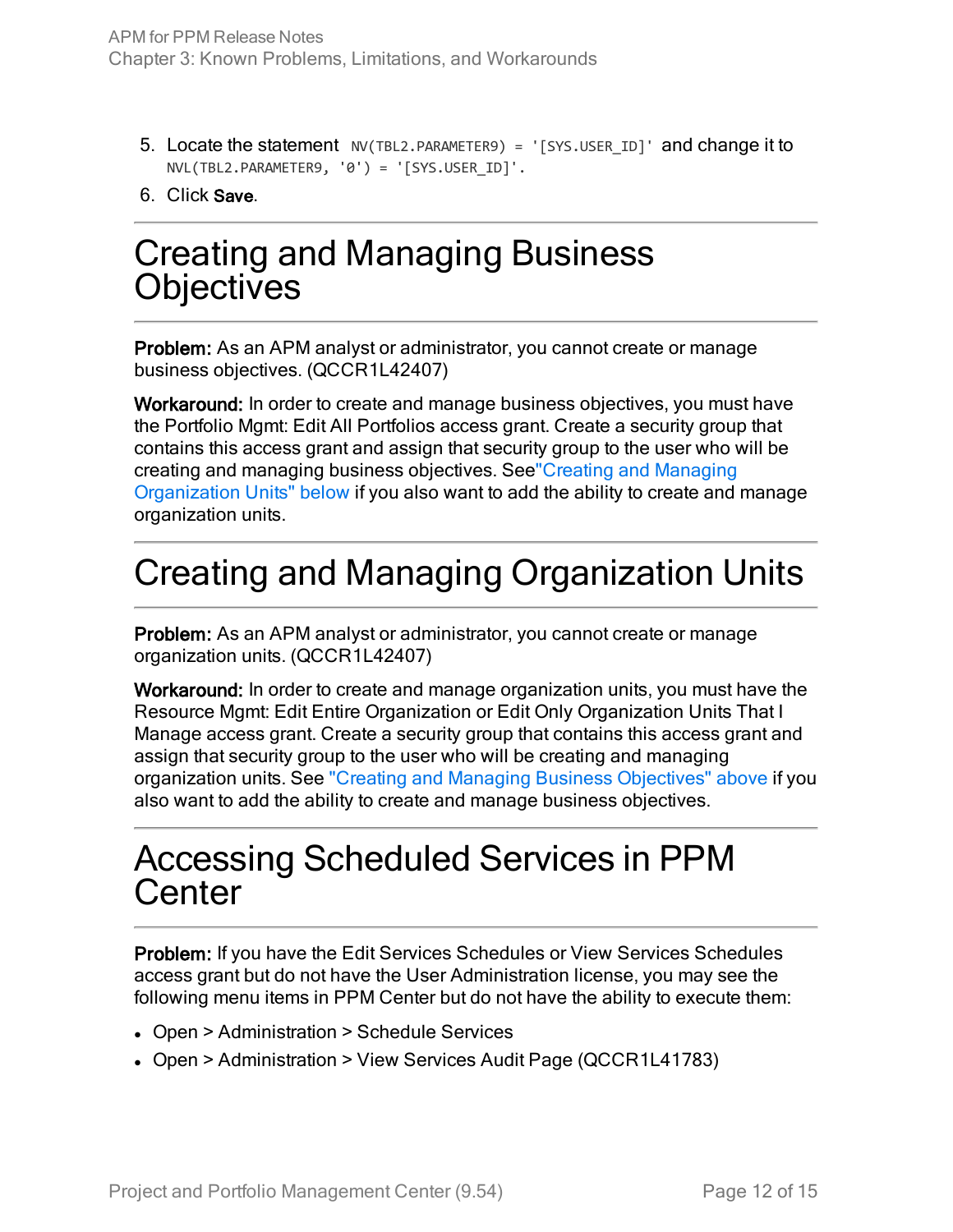Workaround: If you wish to view or modify scheduled services in the system, the PPM Center administrator must assign the User Administration license to you in addition to giving you the Edit Services Schedules or View Services Schedules access grant.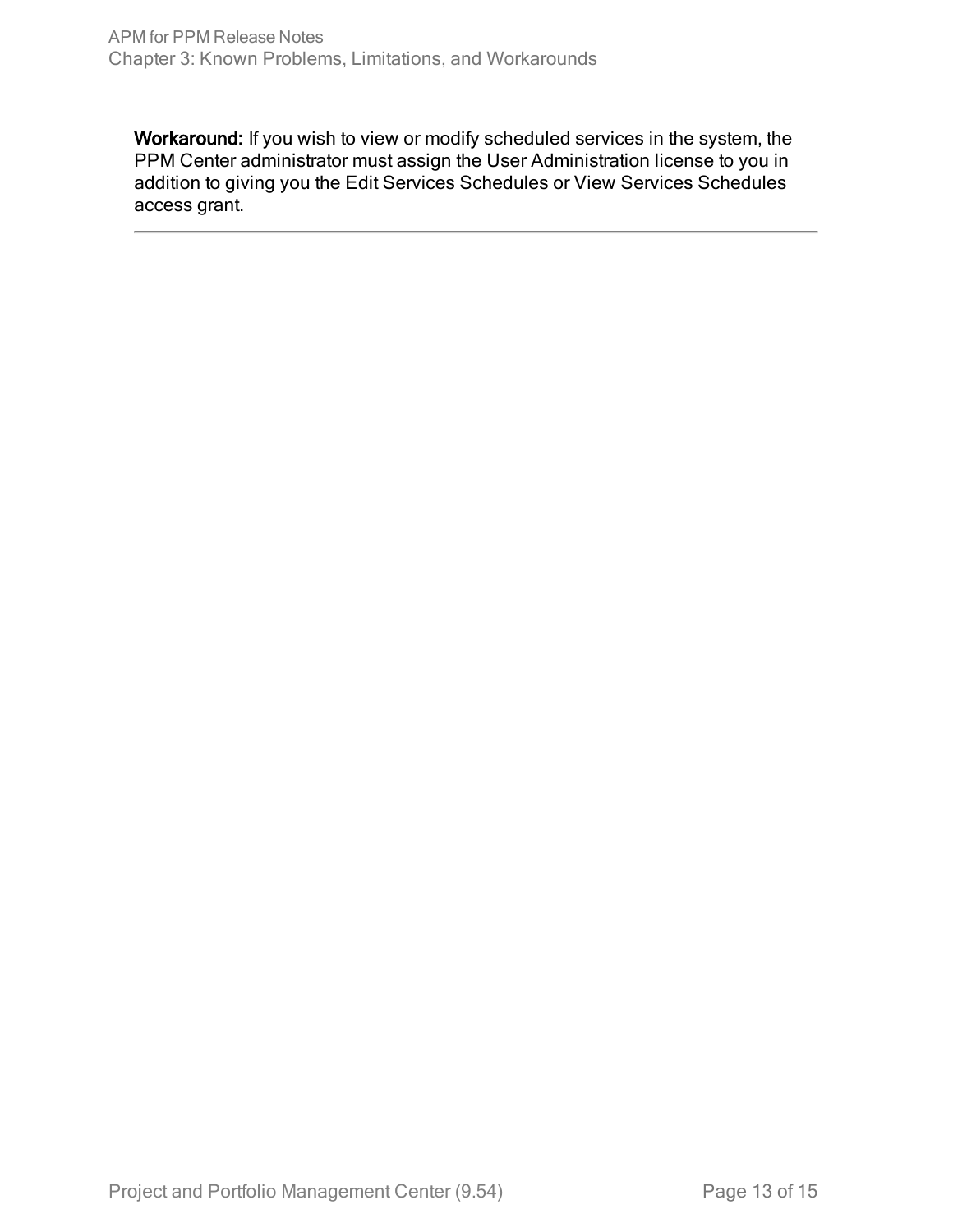# <span id="page-13-0"></span>Chapter 4: Local Language Support

APM for PPM supports English only.